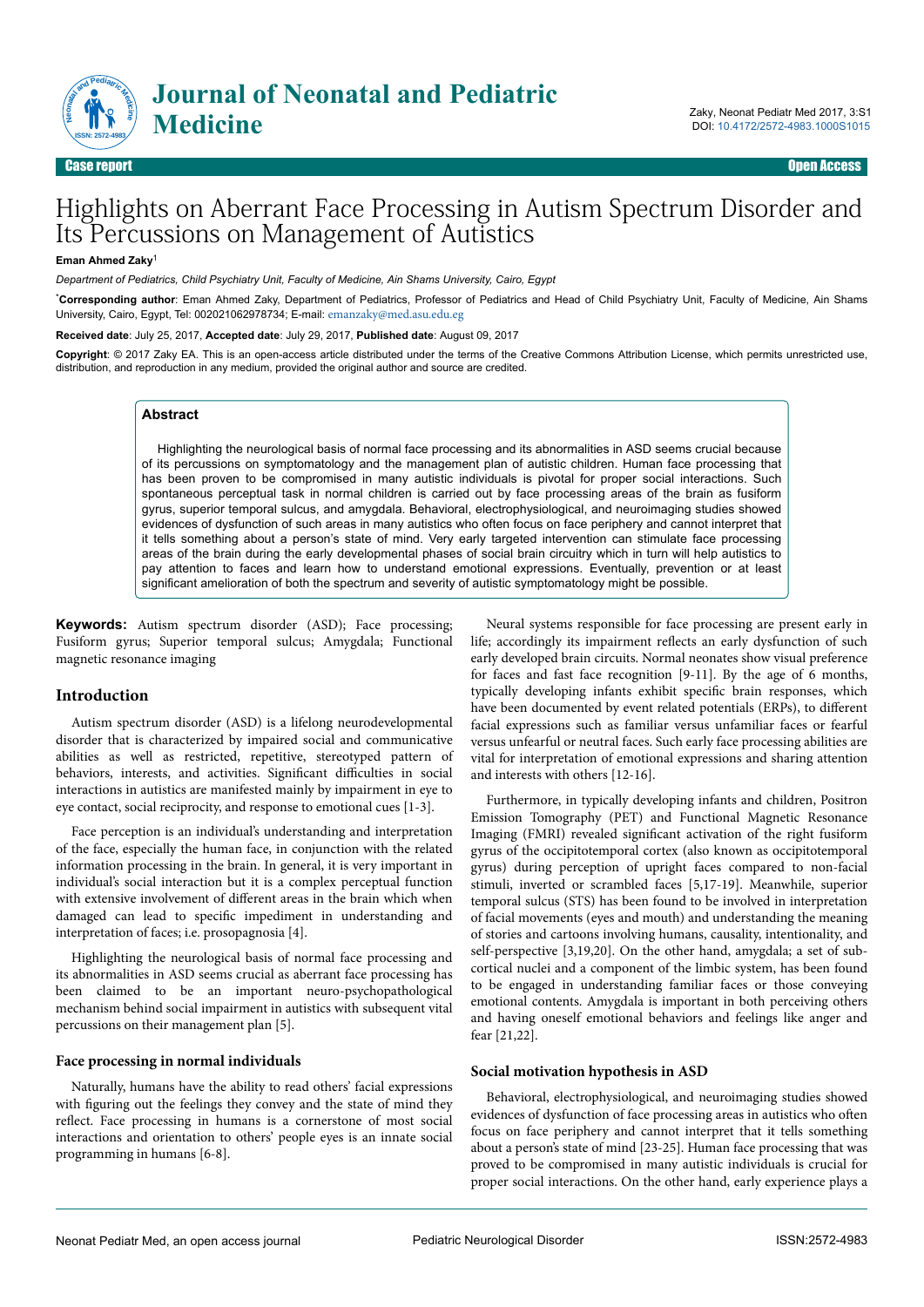### Page 2 of 4

crucial role for the normal development of many perceptual and cognitive functions including face perception. Accordingly, aberrant face processing may act as a cause (innate dysfunction of face processing areas of the brain) as well as a consequence of reduced social interest in autistics. Such concept can add to the understanding of the background of one of the main diagnostic features of ASD and in addition, it proposes vital percussions on its management (Figure 1) [26-29].



# **Face processing in autistics**

Autistics were found to have significant impairment of social interaction manifested mainly by poor eye to eye contact, impaired social reciprocity, and impediment in response to emotional cues [1-3]. Early failure to attend to others' people faces and speech has been documented in retrospective studies of home videotapes of first birthday parties of infants who were later diagnosed as autistics [30]. By the age of 2 to 3 years autistic children show a wide range of social dysfunction manifested by impediments in joint attention, imitation, and emotional reactions [1,24,25,31].

Face processing which is a spontaneous perceptual task seems to be significantly difficult in autistics who spend remarkably short times engaged in face to face eye contact or social interactions in general. Such impairment in face processing in autistics represents a pivotal ring in a chain of general dysfunction in the complicated social circuitry of the brain as individuals with ASD need to learn emotional expressions and cues that others understand and imitate spontaneously [24,25,32].

Interestingly, elementary school age autistics have shown worse performance on tests of face discrimination and recognition as well as emotional perception and recognition compared to their mental and chronological age matched counterparts. From the age 4 years to adulthood, an event related potential component (N170) is activated preferentially to faces in typically developing individuals while autistics as young as 3 years of age have been found to show atypical ERPs to faces and facial expressions but not to objects. For instance, when an autistic scans unfamiliar faces, the fusiform gyrus fails to activate but rather object processing areas activate or eccentric patterns of activation are detected which are variable from one autistic to another [33-36]. In addition, neuroimaging studies indicated that the autistic brains fail to recruit face processing areas of the brain (e.g. fusiform gyrus, STS, and amygdala) with remarkably reduced activity down to none [33-36] but structurally only the mean volume of amygdala was found to be lower compared to controls [37].

# **Genetics of face processing**

Lawrence et al. [38] reported impaired facial recognition abilities in Turner syndrome due to impaired amygdala functioning. Recently, apart from genetic syndromes, facial recognition abilities have been proven to be heritable in twin studies with independent genetic basis from other cognitive abilities [39,40].

# **Evidence for face processing impairment among first degree relatives of autistics**

Many studies have demonstrated higher than normal prevalence of autism related functional neurological impairment (dysfunction) among relatives of autistics (parents, siblings). Determination of autism genetically related quantitative traits (endophenotypes) is a methodology of discovery of its susceptibility genes; face processing impairment is one of these traits. Such discovery might lead to the identification of neonates at high risk to develop autism [41,42]. Implementation of very early targeted intervention for those neonates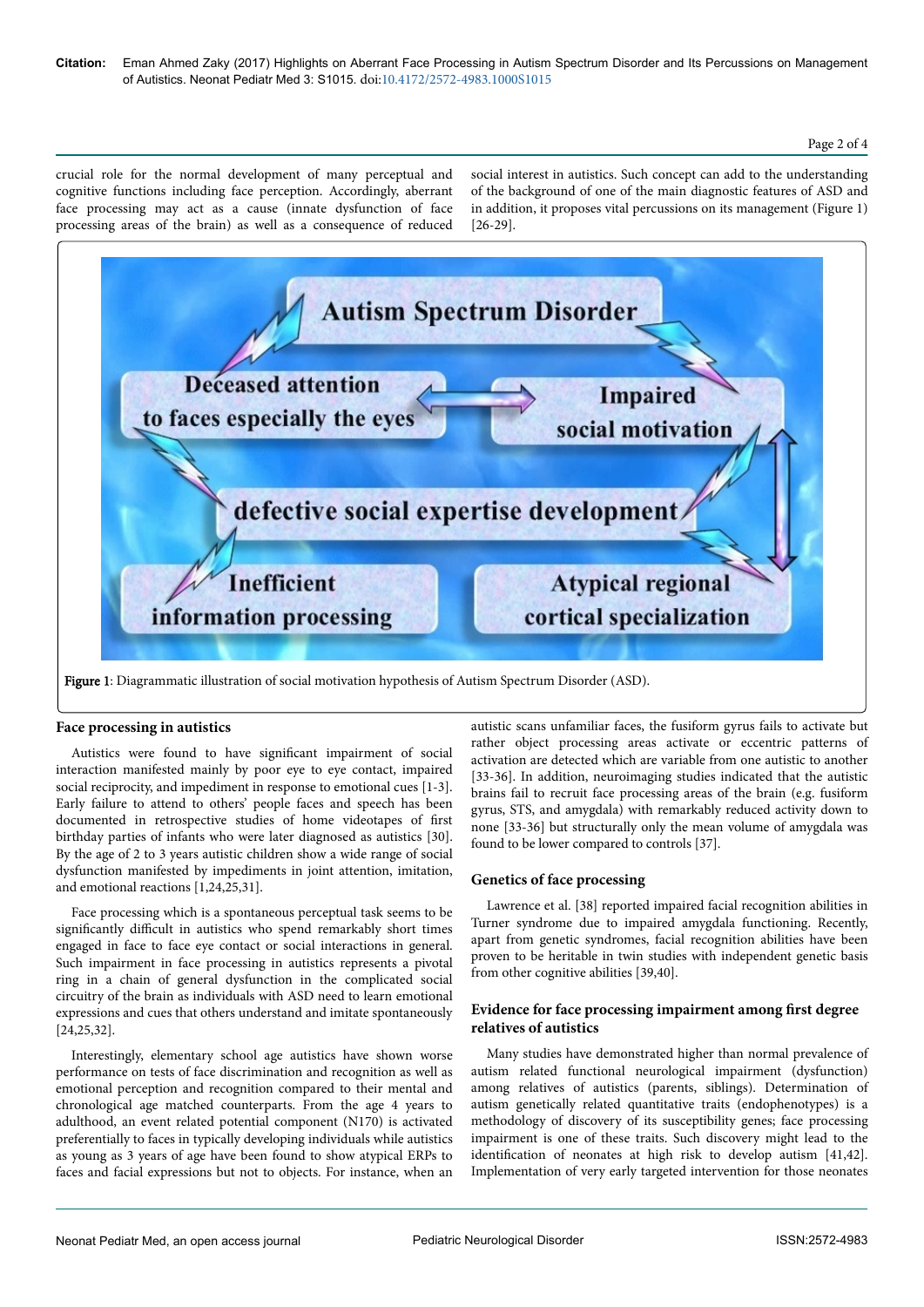could provide a very effective stimulation during the period of early developing social brain circuitry. Activities which are suitable for the developmental stage of infants at risk are highly advisable to be planned with doing all efforts to engage them in. Such strategy could prevent or at least ameliorate the spectrum and severity of autistic symptomatology [14,43].

# **Impact of social motivation hypothesis on management of ASD**

Social motivation hypothesis paved the way for the policy of implementation of early targeted intervention for autistic infants to prevent or at least ameliorate face processing impairment (face recognition, discrimination, and interpretation of emotional cues). Early intervention techniques depend on directing the child's attention to faces and speech during different everyday activities (e.g. biting, combing, coloring, drinking, clapping, hugging, smiling, laughing, and crying) and positively reinforcing them for doing so. Accordingly, social interactions become meaningful and rewarding to the child. Such very early targeted intervention can stimulate face processing areas of the brain during the early developmental phases of social brain circuitry which in turn will help autistics to pay attention to faces and learn how to understand emotional expressions [26-28,43,44]. Although ASD is still a mysterious disorder in many aspects, it is worthy to do our best to give the autistics the chance to see our world and to be engaged in. Believing that whenever there is help, there is hope can make a huge difference for autistics and their caregivers.

# **Conclusion**

Significant difficulties in social interactions in autistics are manifested mainly by impairment in eye to eye contact, social reciprocity, and response to emotional cues. Highlighting the neurological basis of normal face processing and its abnormalities in ASD seems crucial as aberrant face processing has been claimed to be an important neuro-psychopathological mechanism behind social impairment in autistics with subsequent vital percussions on their management plan. Human face processing; a spontaneous perceptual task in normal children, is carried out by many face processing areas of the brain such as fusiform gyrus, superior temporal sulcus, and amygdala. Behavioral, electrophysiological, and neuroimaging studies showed evidences of dysfunction of such areas in autistics who often focus on face periphery and cannot interpret that it tells something about a person's state of mind. Very early targeted intervention can stimulate face processing areas of the brain during the early developmental phases of social brain circuitry which in turn will help autistics to pay attention to faces and learn how to understand emotional expressions. Eventually, prevention or at least significant amelioration of both the spectrum and severity of autistic symptomatology might be possible.

# **References**

- [Gillberg C \(2009\) Autism and autistic-like conditions. In: Aicardi \(ed.\)](http://www.gu.se/english/research/publication?publicationId=162572) [Diseases of the Nervous System in Childhood, Mackeith Press, London,](http://www.gu.se/english/research/publication?publicationId=162572) [UK, pp: 902-921.](http://www.gu.se/english/research/publication?publicationId=162572)
- 2. [DSM 5 \(2013\) American Psychiatric Association: Diagnostic and](http://dsm.psychiatryonline.org/doi/book/10.1176/appi.books.9780890425596) [Statistical Manual of Mental Disorders, 5th version, Arlington, USA.](http://dsm.psychiatryonline.org/doi/book/10.1176/appi.books.9780890425596)
- 3. [Zaky EA \(2016\) When hopes and great expectations have gone with the](http://dx.doi.org/10.4172/2375-4494.1000e108) [wind!!!!!!! Living with an autistic child, is it a tragedy or a blessing? None](http://dx.doi.org/10.4172/2375-4494.1000e108) [can tell but the expert. J Child Adolesc Behav 4: 108.](http://dx.doi.org/10.4172/2375-4494.1000e108)
- [Barton JJS, Press DZ, Keenan JP, O'Connor M \(2002\) Lesions of the](https://www.ncbi.nlm.nih.gov/pubmed/11781408) [fusiform area impair perception of facial](https://www.ncbi.nlm.nih.gov/pubmed/11781408) configuration in prosopagnosia. [Neurology 58: 71-78.](https://www.ncbi.nlm.nih.gov/pubmed/11781408)
- 5. [Marcus DJ, Nelson CA \(2001\) Neural basis and development of face](http://dx.doi.org/10.1017/S1092852900022872) [processing in autism. CNS Spectrums 6: 36-59.](http://dx.doi.org/10.1017/S1092852900022872)
- 6. Brothers L (2000) Нe [social brain: A project for integrating primate](https://www.researchgate.net/publication/248015533_The_Social_Brain_A_project_for_integrating_primate_behavior_and_neurophysiology_in_a_new_domain) [behavior and neurophysiology in a new domain. Concepts in](https://www.researchgate.net/publication/248015533_The_Social_Brain_A_project_for_integrating_primate_behavior_and_neurophysiology_in_a_new_domain) [Neuroscience 1: 27-51.](https://www.researchgate.net/publication/248015533_The_Social_Brain_A_project_for_integrating_primate_behavior_and_neurophysiology_in_a_new_domain)
- 7. Baldwin DA, Moses LJ (1996) Нe [ontogeny of social information](https://www.jstor.org/stable/1131601?seq=1) [gathering. Child Development. 67: 1915-1939.](https://www.jstor.org/stable/1131601?seq=1)
- 8. Carey S (1996) Perceptual classification [and expertise. In: Gelman R, Au](https://books.google.co.in/books?hl=en&lr=&id=muzL9WJJziwC&oi=fnd&pg=PA49&dq=)+Perceptual+classification+and+expertise&ots=7YncVgZ7N0&sig=F90lV6tB0cFTsO2E08NqqAksQvQ) [T Eds. Perceptual and cognitive development. San Diego: Academic](https://books.google.co.in/books?hl=en&lr=&id=muzL9WJJziwC&oi=fnd&pg=PA49&dq=)+Perceptual+classification+and+expertise&ots=7YncVgZ7N0&sig=F90lV6tB0cFTsO2E08NqqAksQvQ) [Press, pp: 49-69.](https://books.google.co.in/books?hl=en&lr=&id=muzL9WJJziwC&oi=fnd&pg=PA49&dq=)+Perceptual+classification+and+expertise&ots=7YncVgZ7N0&sig=F90lV6tB0cFTsO2E08NqqAksQvQ)
- 9. [Goren CC, Sary M, Wu PY \(1975\) Visual following and pattern](https://www.ncbi.nlm.nih.gov/pubmed/1165958) [discrimination of face like stimuli by newborn infants. Pediatrics 56:](https://www.ncbi.nlm.nih.gov/pubmed/1165958) [544-549](https://www.ncbi.nlm.nih.gov/pubmed/1165958).
- 10. [Bushnell IWR, Sai F, Mullin JT \(1989\) Neonatal recognition of the](http://dx.doi.org/10.1111/j.2044-835X.1989.tb00784.x) [mother's face. British J Develop Psy 7: 3-15.](http://dx.doi.org/10.1111/j.2044-835X.1989.tb00784.x)
- 11. [Johnson MS, Dziurawic H, Ellis M, Morton J \(1991\) Newborn's](https://www.ncbi.nlm.nih.gov/pubmed/1786670) [preferential tracking of face like stimuli and its subsequent decline.](https://www.ncbi.nlm.nih.gov/pubmed/1786670) [Cognition 40: 1-19.](https://www.ncbi.nlm.nih.gov/pubmed/1786670)
- 12. [Maurer D, Salapatek P \(1976\) Developmental changes in the scanning of](https://www.jstor.org/stable/1128813?seq=1) [faces by young infants. Child Development 47: 523-527.](https://www.jstor.org/stable/1128813?seq=1)
- 13. [Haith MM, Bergman T, Moore MJ \(1977\) Eye contact and face scanning](https://www.ncbi.nlm.nih.gov/pubmed/918670) [in early infancy. Science 198: 853-855.](https://www.ncbi.nlm.nih.gov/pubmed/918670)
- 14. [Diamond R, Carey S \(1986\) 41: 1-22. Why faces are and are not special:](https://www.ncbi.nlm.nih.gov/pubmed/2940312) An effect [of expertise. J Experimental Child Psy](https://www.ncbi.nlm.nih.gov/pubmed/2940312).
- 15. [Farah MJ, Rabinowitz C, Quinn GE, Liu GT \(2000\) Early commitment of](http://dx.doi.org/0.1080/026432900380526.) [neural substrates for face recognition. Cognitive Neuropsychology 17:](http://dx.doi.org/0.1080/026432900380526.) [117-223.](http://dx.doi.org/0.1080/026432900380526.)
- 16. [Tzourio-Mazoyer N, De Schonen S, Crivello F, Reutter B, Aujard Y, et al.](https://www.ncbi.nlm.nih.gov/pubmed/11798279) [\(2002\) Neural correlates of women face processing by 2-month-old](https://www.ncbi.nlm.nih.gov/pubmed/11798279) [infants. Neuro Image 15: 454-461.](https://www.ncbi.nlm.nih.gov/pubmed/11798279)
- [McCarthy G, Puce A, Gore JC, Allison T \(1997\) Face](http://dx.doi.org/0.10.1162/jocn.1997.9.5.605.) specific processing [in the human fusiform gyrus. J Cognitive Neuroscience 9: 604-609.](http://dx.doi.org/0.10.1162/jocn.1997.9.5.605.)
- 18. [Tong F, Nakayama K, Moscovitch M, Weinrib O, Kanwisher N \(2000\)](http://web.mit.edu/bcs/nklab/media/pdfs/TongNakayamaMoscovitchWeinribKanwisher2000.pdf) [Response properties of the human fusiform area. Cognitive](http://web.mit.edu/bcs/nklab/media/pdfs/TongNakayamaMoscovitchWeinribKanwisher2000.pdf) [Neuropsychology 17: 257-279.](http://web.mit.edu/bcs/nklab/media/pdfs/TongNakayamaMoscovitchWeinribKanwisher2000.pdf)
- 19. Nelson CA (2001) Нe [development and neural basis of face recognition.](http://dx.doi.org/0.10.1002/icd.239) [Infant and Child Development 10: 3-18.](http://dx.doi.org/0.10.1002/icd.239)
- 20. [Bachevalier J \(1994\) Medial temporal structures and autism. A review of](https://www.ncbi.nlm.nih.gov/pubmed/8084420) clinical and experimental findings. [Neuropsychologia 32: 627-648.](https://www.ncbi.nlm.nih.gov/pubmed/8084420)
- 21. [Howard MA, Cowell PE, Boucher J, Broks P, Mayes A \(2000\) Convergent](https://www.ncbi.nlm.nih.gov/pubmed/11006968) [neuroanatomical and behavioral evidence of an amygdala hypothesis of](https://www.ncbi.nlm.nih.gov/pubmed/11006968) [autism. Brain Imaging 11: 2931-2935.](https://www.ncbi.nlm.nih.gov/pubmed/11006968)
- 22. [Baron-Cohen S, Ring HA, Bullmore ET, Wheelwright S, Ashwin C, et al.](https://www.ncbi.nlm.nih.gov/pubmed/10781695) (2000) Нe [amygdala theory of autism. Neuroscience and Bio Behavioral](https://www.ncbi.nlm.nih.gov/pubmed/10781695) [Reviews 24: 355-364.](https://www.ncbi.nlm.nih.gov/pubmed/10781695)
- 23. [Boucher J, Lewis V \(1992\) Unfamiliar face recognition in relatively able](https://www.ncbi.nlm.nih.gov/pubmed/1634592) [autistic children. J Child Psychology and Psychiatry and Allied](https://www.ncbi.nlm.nih.gov/pubmed/1634592) [Disciplines 33: 843-859.](https://www.ncbi.nlm.nih.gov/pubmed/1634592)
- 24. Dawson G, Meltzoff [AN, Osterling J, Rinaldi J, Brown E \(1998\) Children](https://www.ncbi.nlm.nih.gov/pubmed/9932234) [with autism fail to orient to naturally occurring social stimuli. J Autism](https://www.ncbi.nlm.nih.gov/pubmed/9932234) [and Developmental Disorders 28: 479-485.](https://www.ncbi.nlm.nih.gov/pubmed/9932234)
- 25. [Adolphs R, Sears L, Piven J \(2001\) Abnormal processing of social](https://www.ncbi.nlm.nih.gov/pubmed/11244548) [information from faces in autism. J Cognitive Neuroscience 13: 232-240.](https://www.ncbi.nlm.nih.gov/pubmed/11244548)
- 26. [Grelotti DJ, Gauthier I, Schultz RT \(2002\) Social interest and the](https://www.ncbi.nlm.nih.gov/pubmed/11891634) [development of cortical face specialization: What autism teaches us about](https://www.ncbi.nlm.nih.gov/pubmed/11891634) [face processing. Developmental Psychobiology 40: 213-225.](https://www.ncbi.nlm.nih.gov/pubmed/11891634)
- 27. [Pascalis O, Scott LS, Kelly DJ, Shannon RW, Nicholson M, et al. \(2005\)](https://www.ncbi.nlm.nih.gov/pubmed/15790676) [Plasticity of face processing in infancy. PNAS 102: 52297-5300.](https://www.ncbi.nlm.nih.gov/pubmed/15790676)